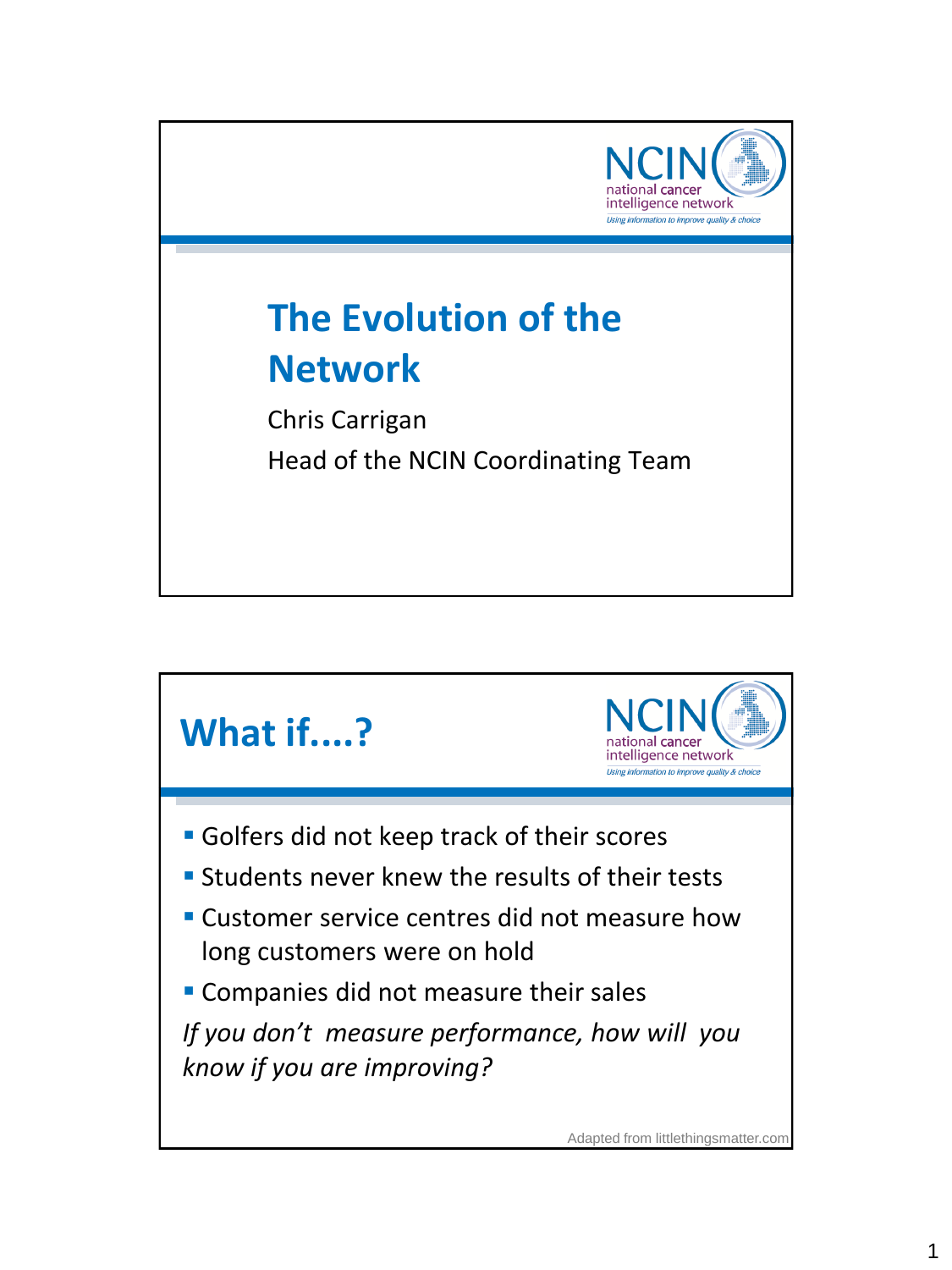

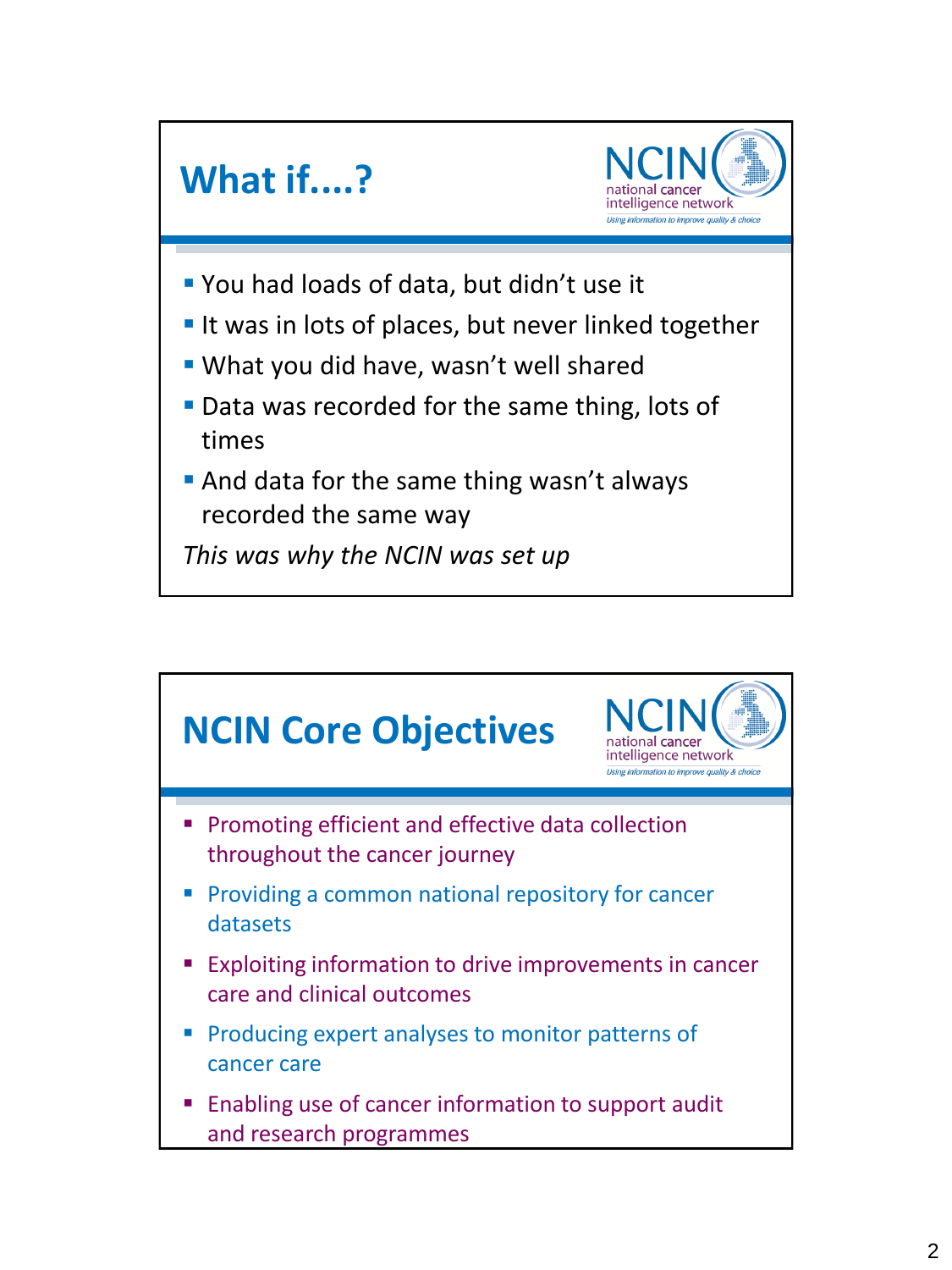

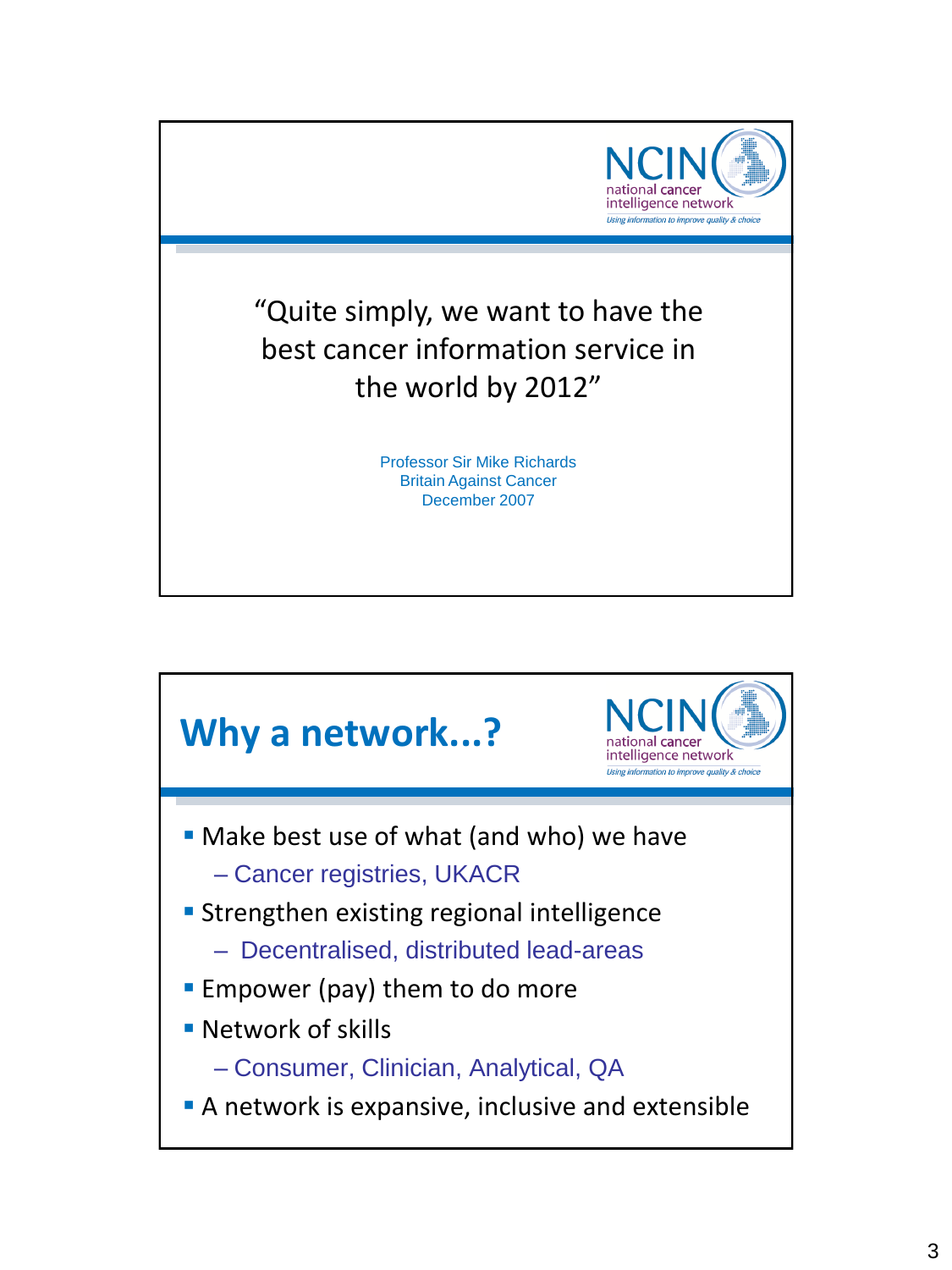

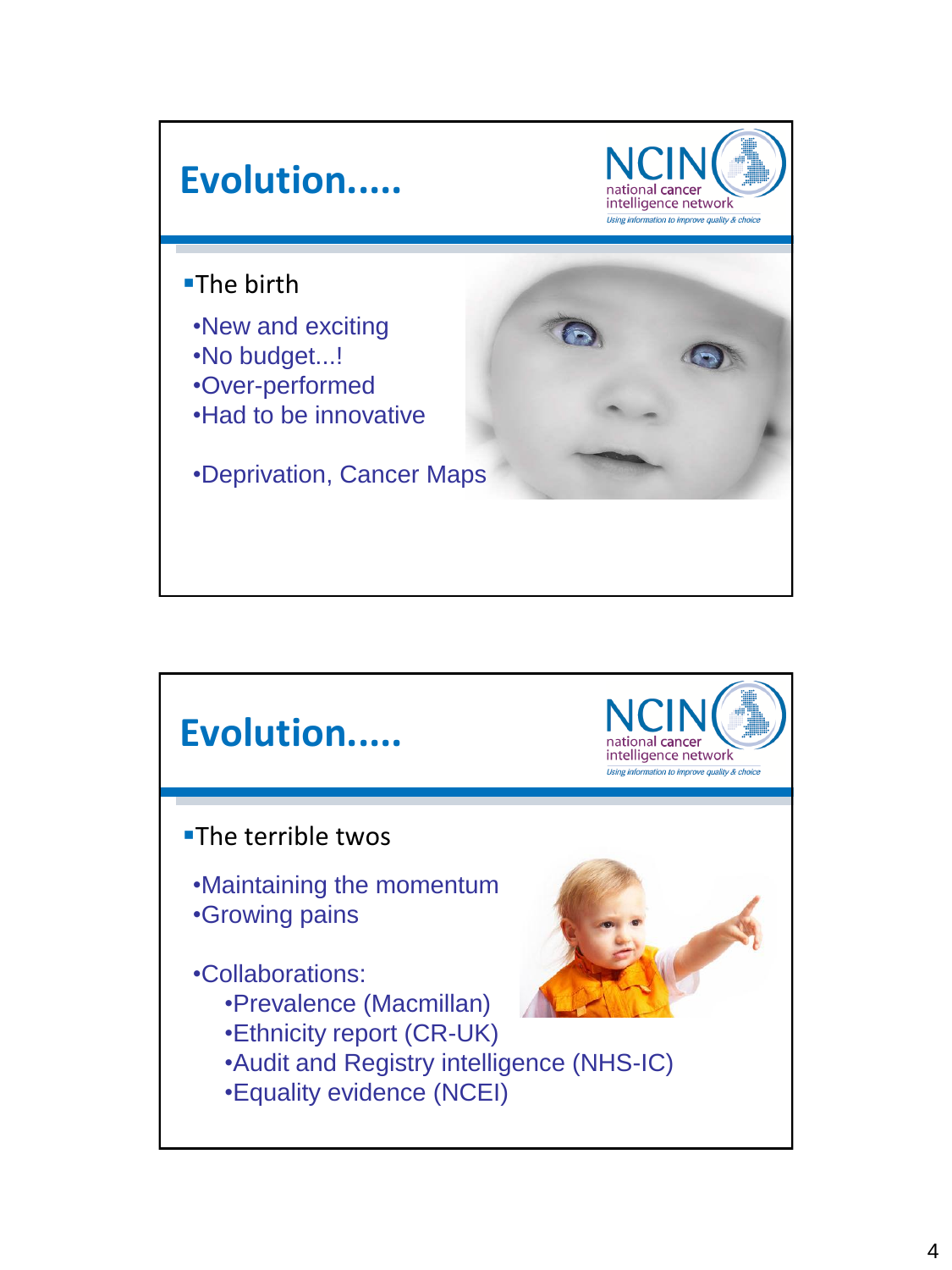## **Evolution.....**



**Teenage adolescence** •Huge range of activity •Cancer Site outputs •Structural changes •Additional Investment •NHS reforms

•Developing new insights •Surgical resections •Routes to diagnosis